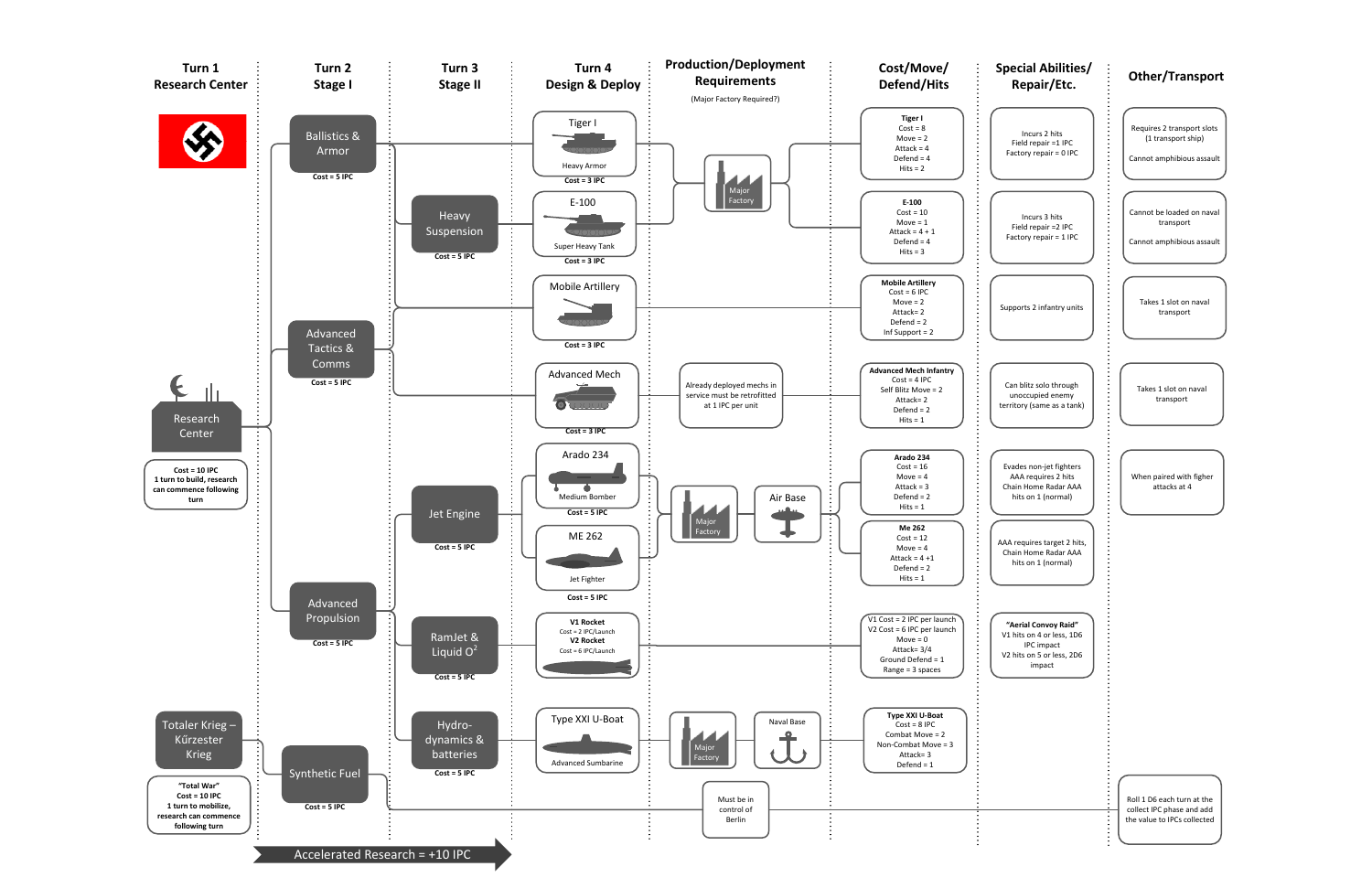Accelerated one research = +10 IPC

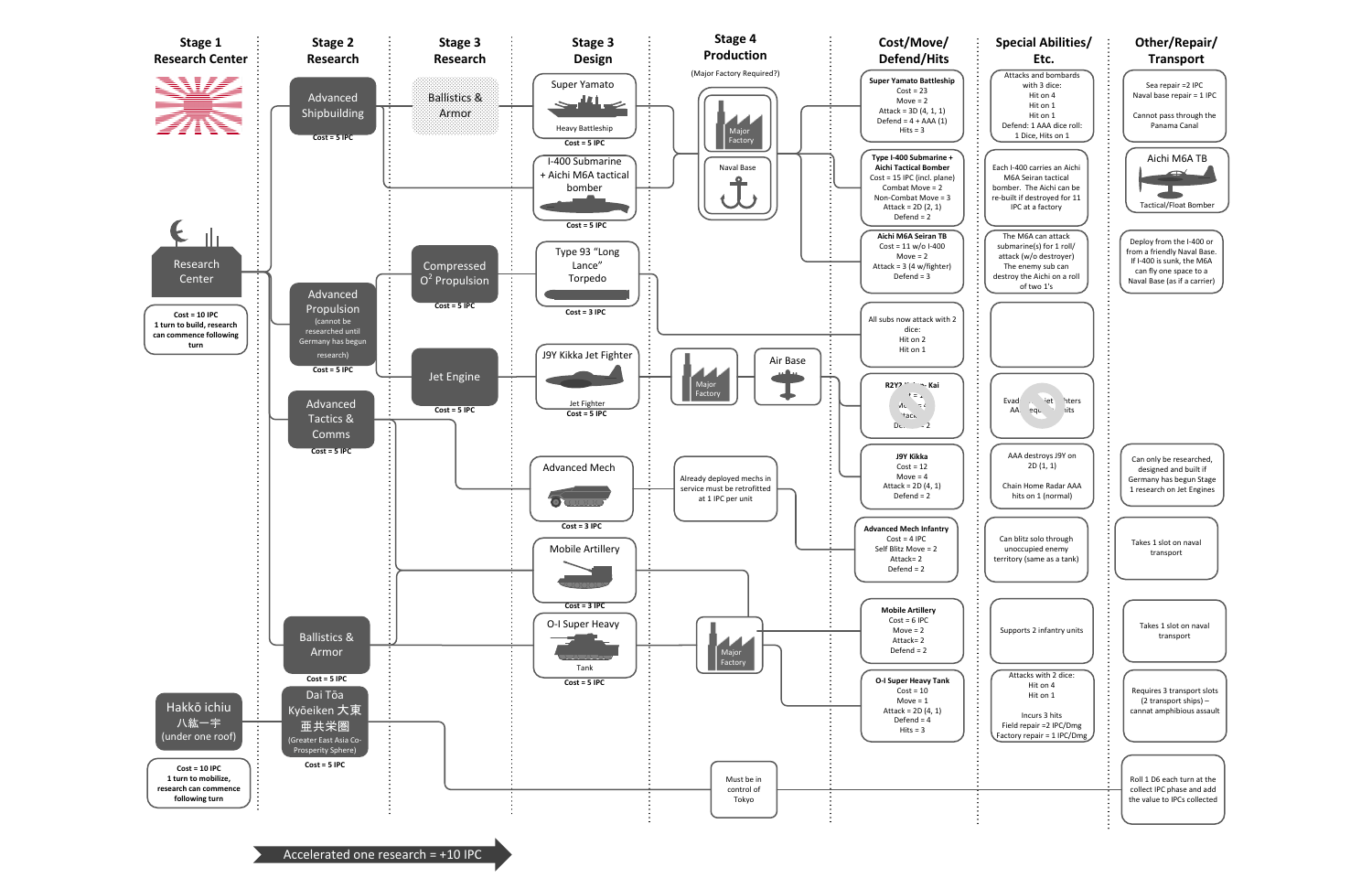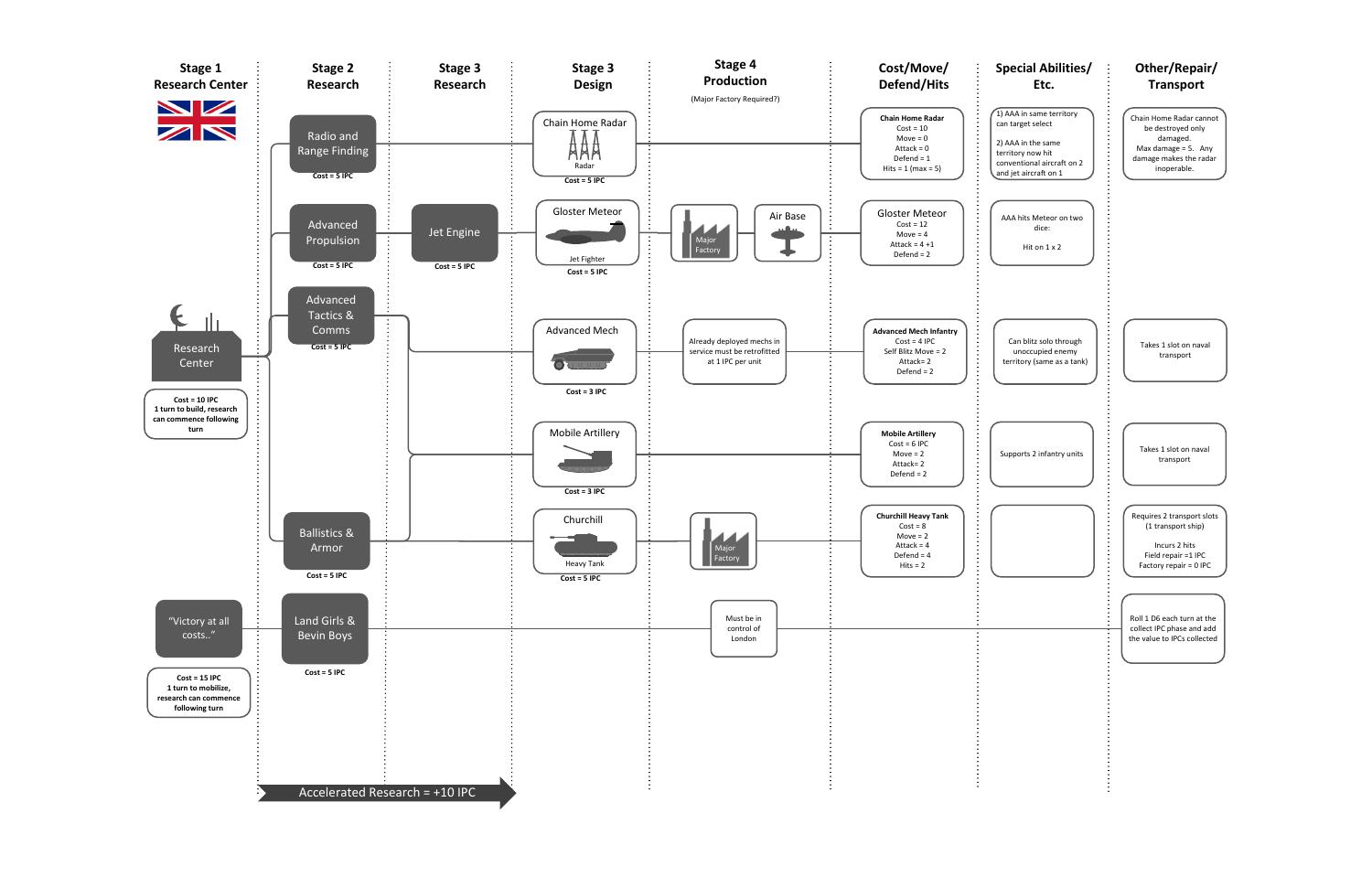

| Special Abilities/<br>Etc.                                                                                                                             | Other/Repair/<br><b>Transport</b>                                                                                  |
|--------------------------------------------------------------------------------------------------------------------------------------------------------|--------------------------------------------------------------------------------------------------------------------|
| Norden Bomb Sight<br>1) Strategic Bombers now<br>cost 13 IPC<br>2) All existing bombers<br>must pay 1 IPC to retrofit<br>with the Norden Bomb<br>Sight | Does not apply to tatical<br>bombers                                                                               |
| AAA hits P-80 on two dice:<br>Hit on $1 \times 2$                                                                                                      |                                                                                                                    |
| Replaces the faulty<br>Mark 14 torpedo. USA<br>subs only hit on 1 before<br>deployment of the<br>upgraded Mark 18.                                     |                                                                                                                    |
| Supports 2 infantry units                                                                                                                              | Takes 1 slot on naval<br>transport                                                                                 |
| Can blitz solo through<br>unoccupied enemy<br>territory (same as a tank)                                                                               | Takes 1 slot on naval<br>transport                                                                                 |
|                                                                                                                                                        | Requires 2 transport slots<br>(1 transport ship)<br>Incurs 2 hits<br>Field repair =1 IPC<br>Factory repair = 0 IPC |
| <b>B-29 Heavy LR Bomber</b><br>$Cost = 13$<br>Move = $7$<br>Tactical Attack = 4<br>Defend = $2$<br>$Hits = 1$                                          |                                                                                                                    |
| Attacks & Bombards with 2<br>dice:<br>Hit on 4<br>Hit on 1<br>Defend: 1 AAA dice roll:<br>1 Dice, Hits on 1                                            | Sea repair = 2 IPC<br>Naval base repair = 1 IPC                                                                    |
|                                                                                                                                                        | Roll 1 D6 each turn at the<br>collect IPC phase and add<br>the value to IPCs collected                             |